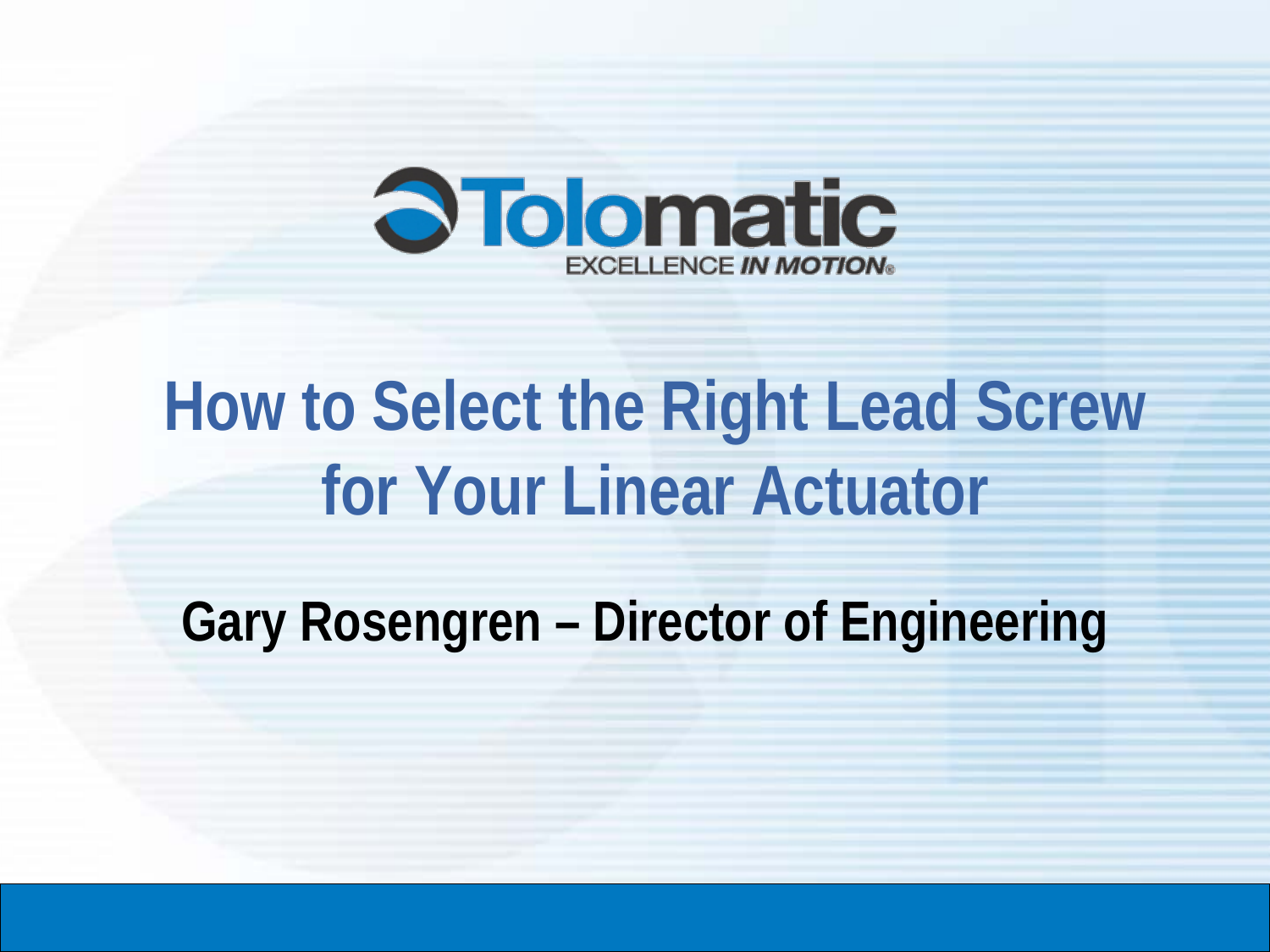## **Basics**

- Terminology
- Screw types
	- Acme
	- Ball
	- Roller





Ball Screw Roller screw

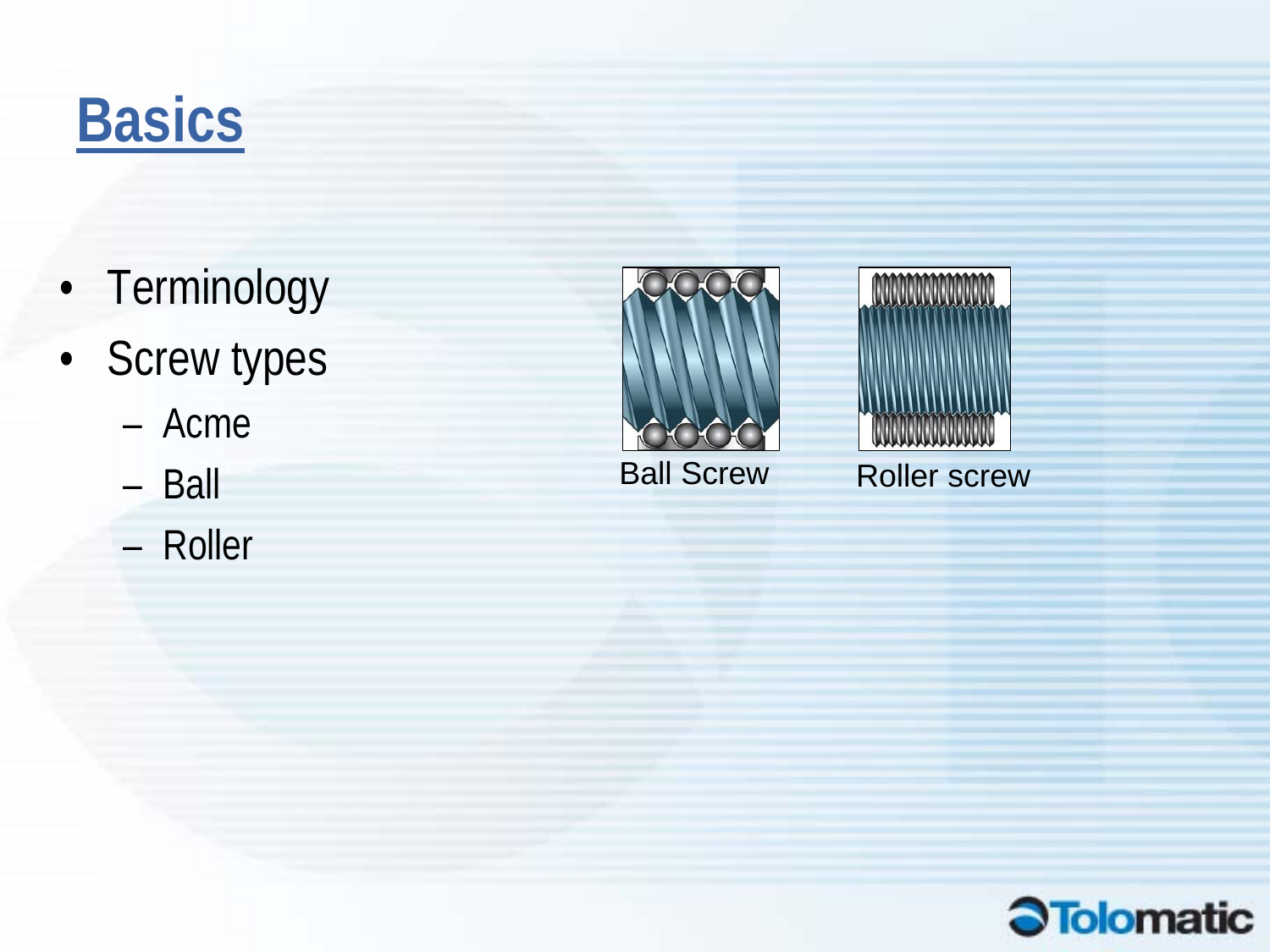## **Acme Screws - Advantages**

- Low initial cost
- Quiet operation
- Reduced or no back driving



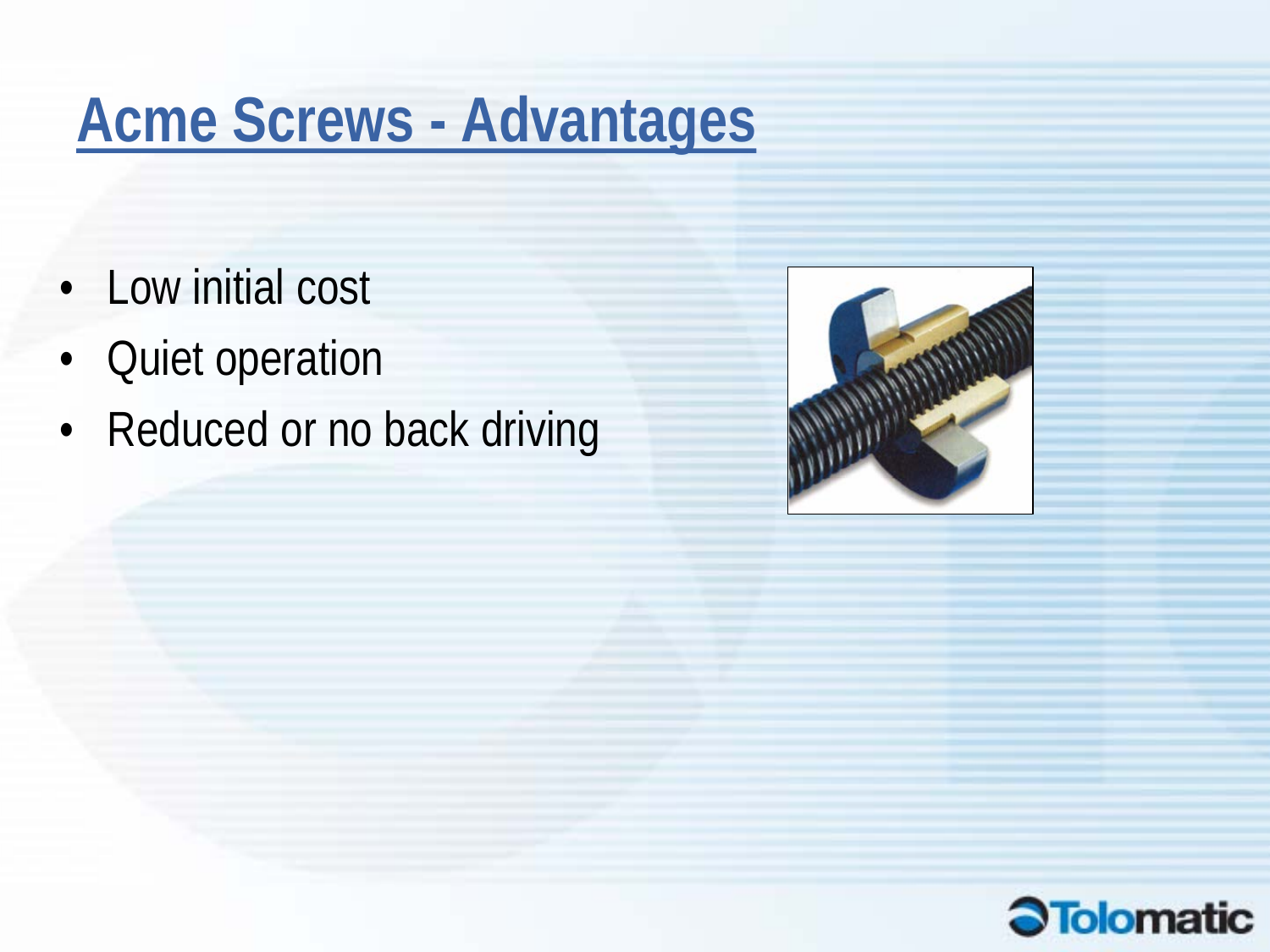## **Acme Screws - Limitations**

- Low efficiencies
- Service life not predictable
- Solid nuts can wear and affect position



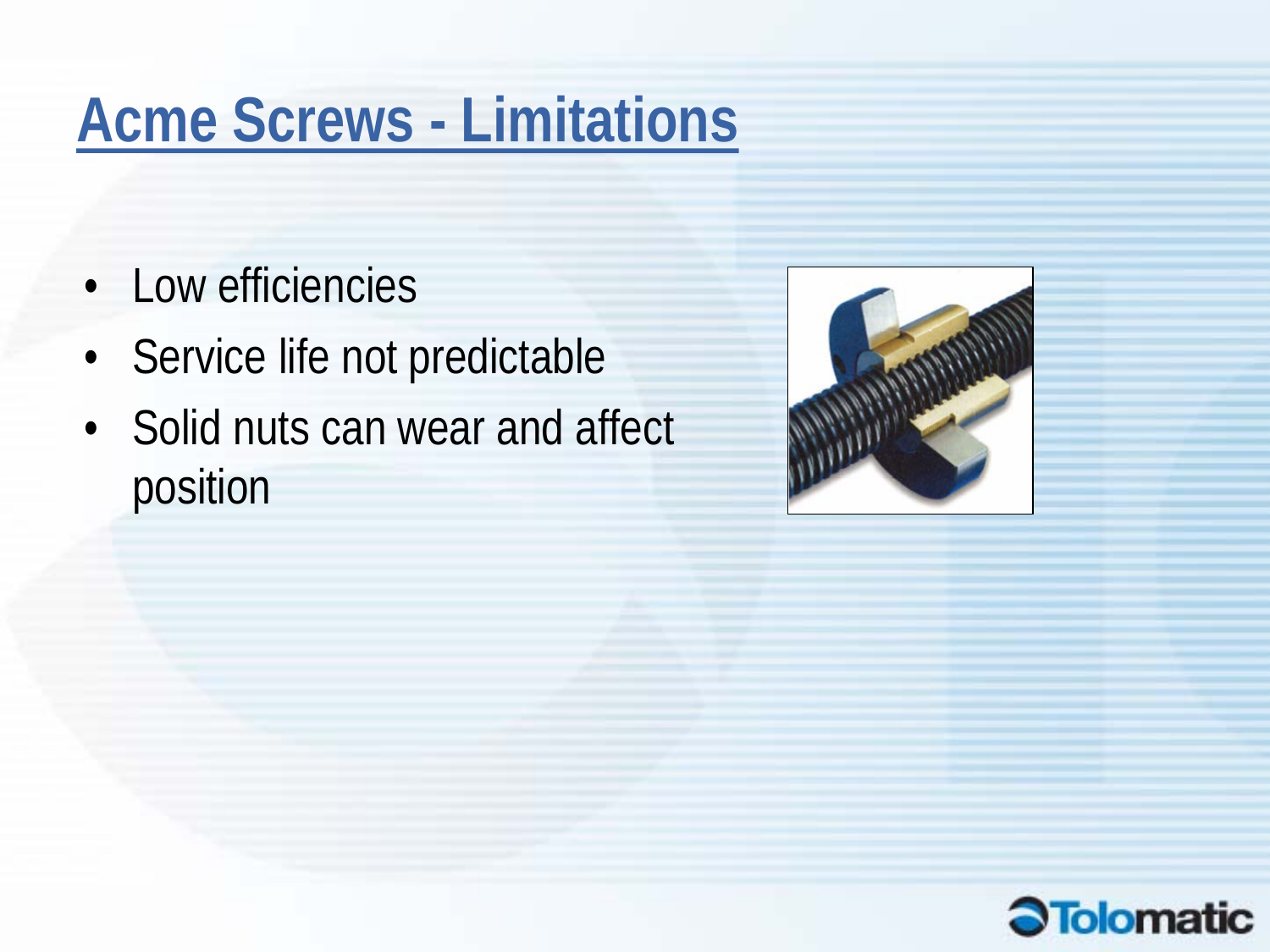## **Acme Screws - Applications**

- Slow speeds
- Low positioning requirements
- Low duty cycles
- Reduced or no back driving tendencies (for vertical installations)
- Low initial expenditure



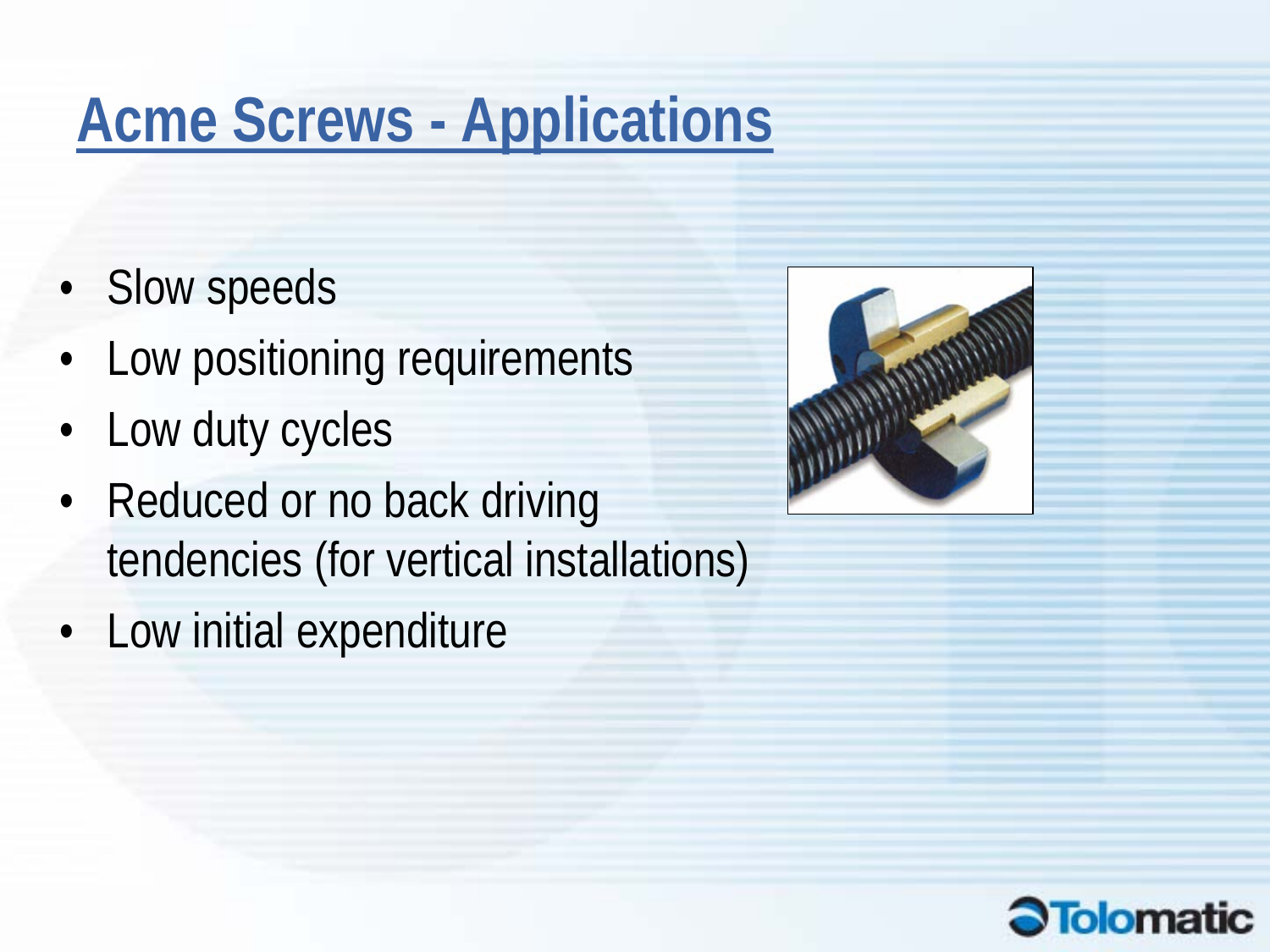### **Ball Screws - Advantages**

- High thrust
- Long service life
- Predictable service life
- 80-95% efficiency
- Low backlash



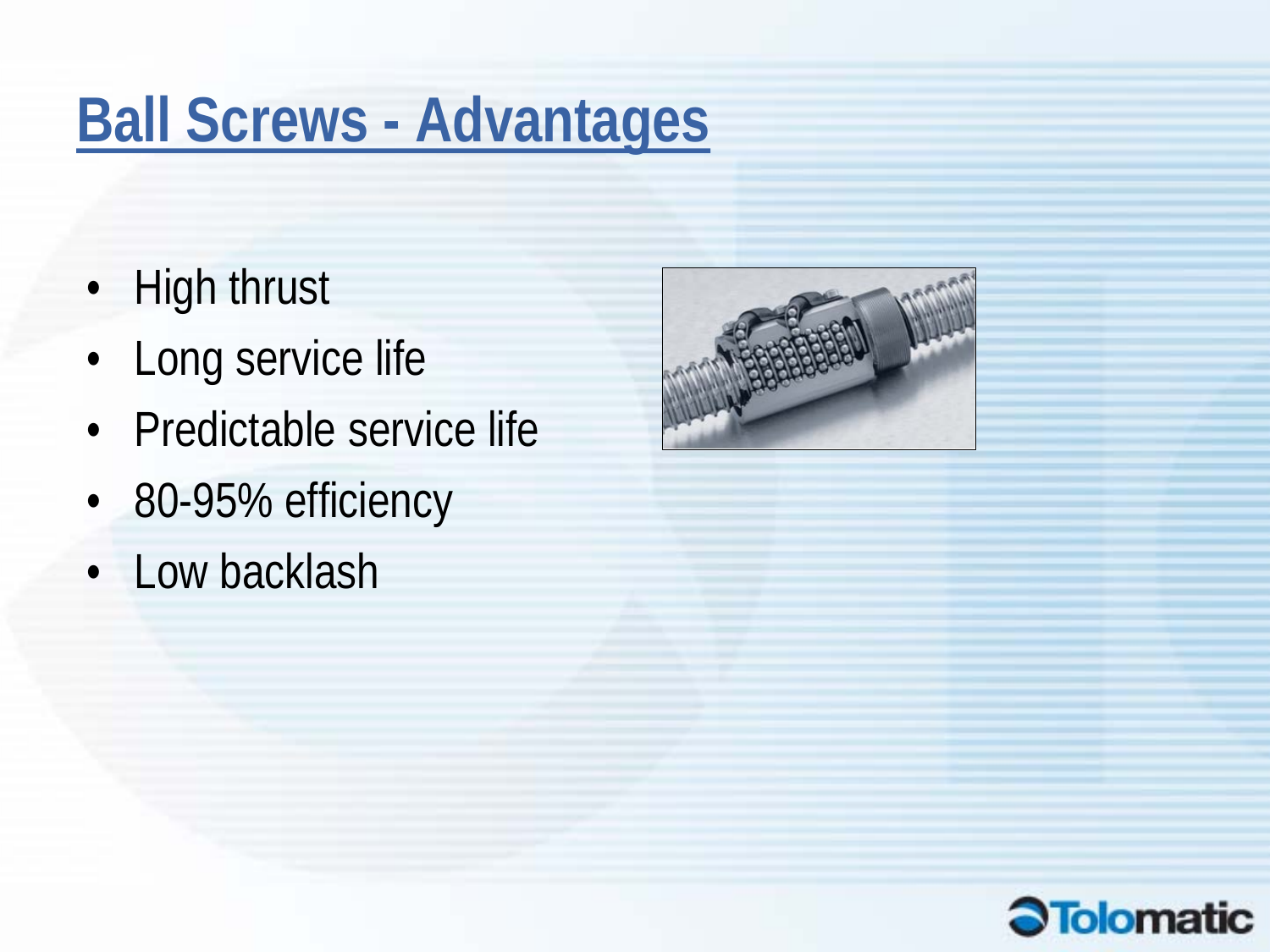### **Ball Screws - Limitations**

- Easily back driven (depending on lead)
- High initial cost
- Can be noisy



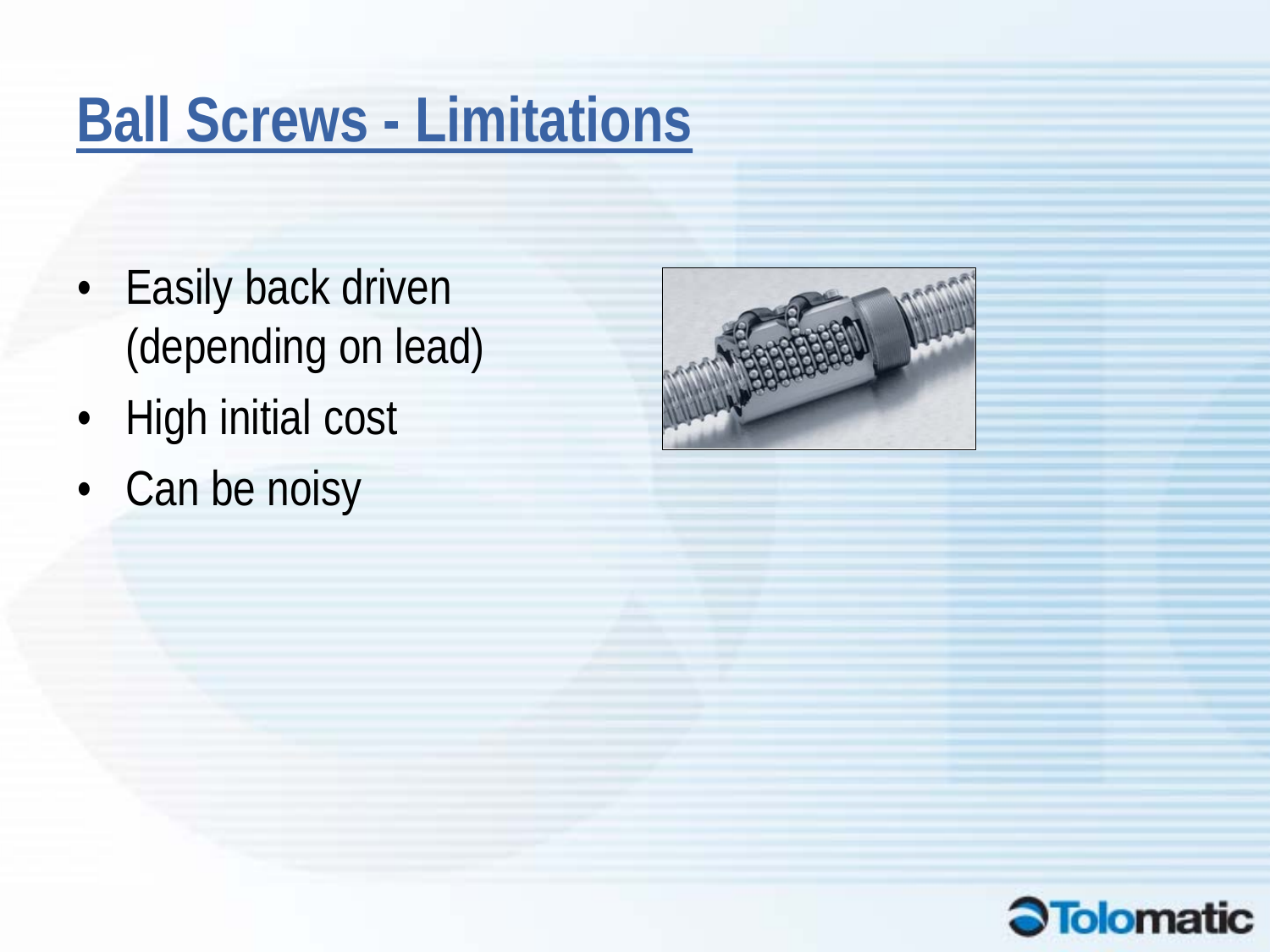## **Ball Screws - Applications**

- High duty cycles
- High thrust
- High speeds
- High loads
- Tight positioning requirements



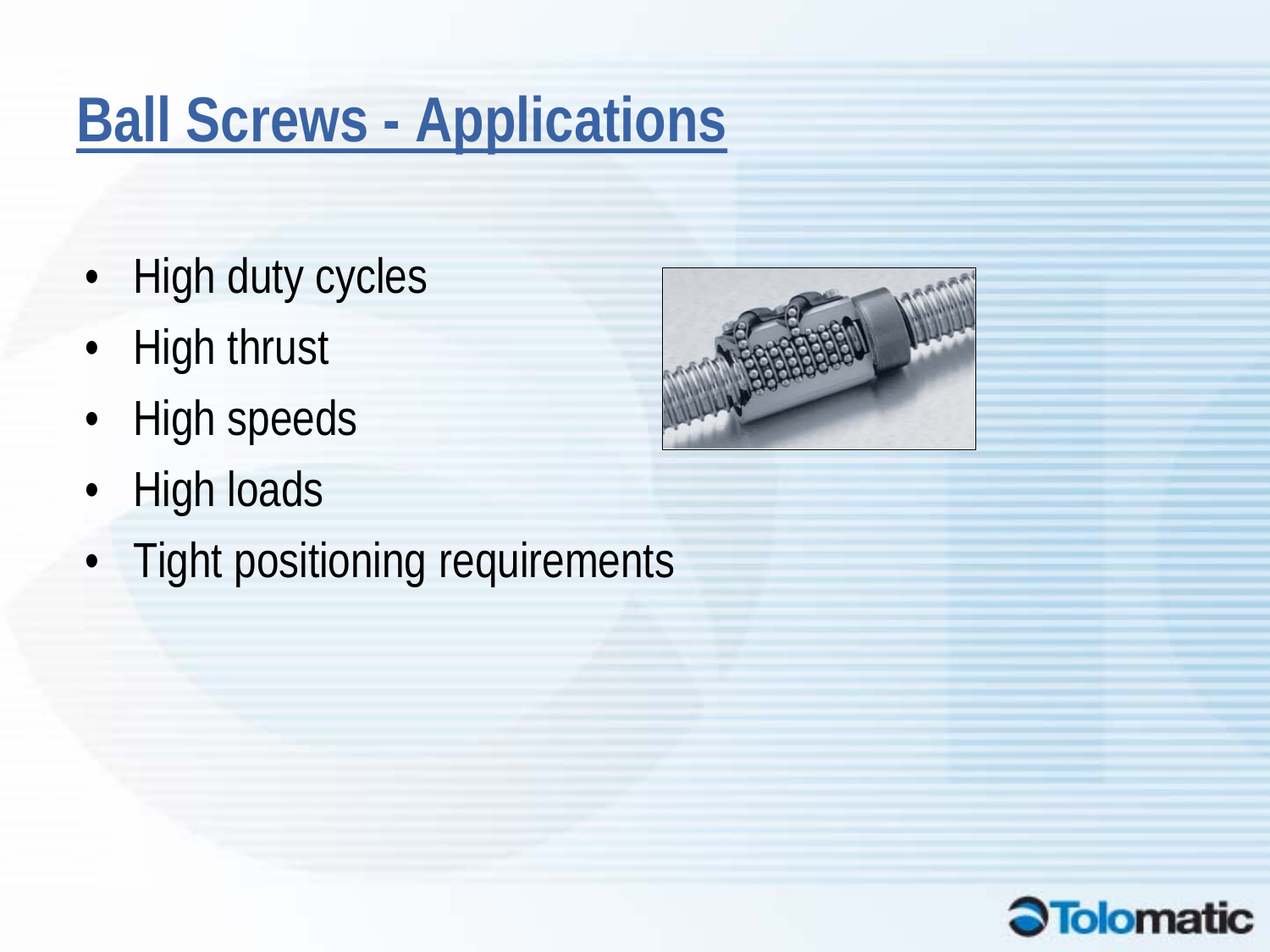### **Roller Screws - Advantages**

- Very high thrust
- Extremely long life
- Capable of high speeds and rapid acceleration
- Low maintenance
- High efficiency



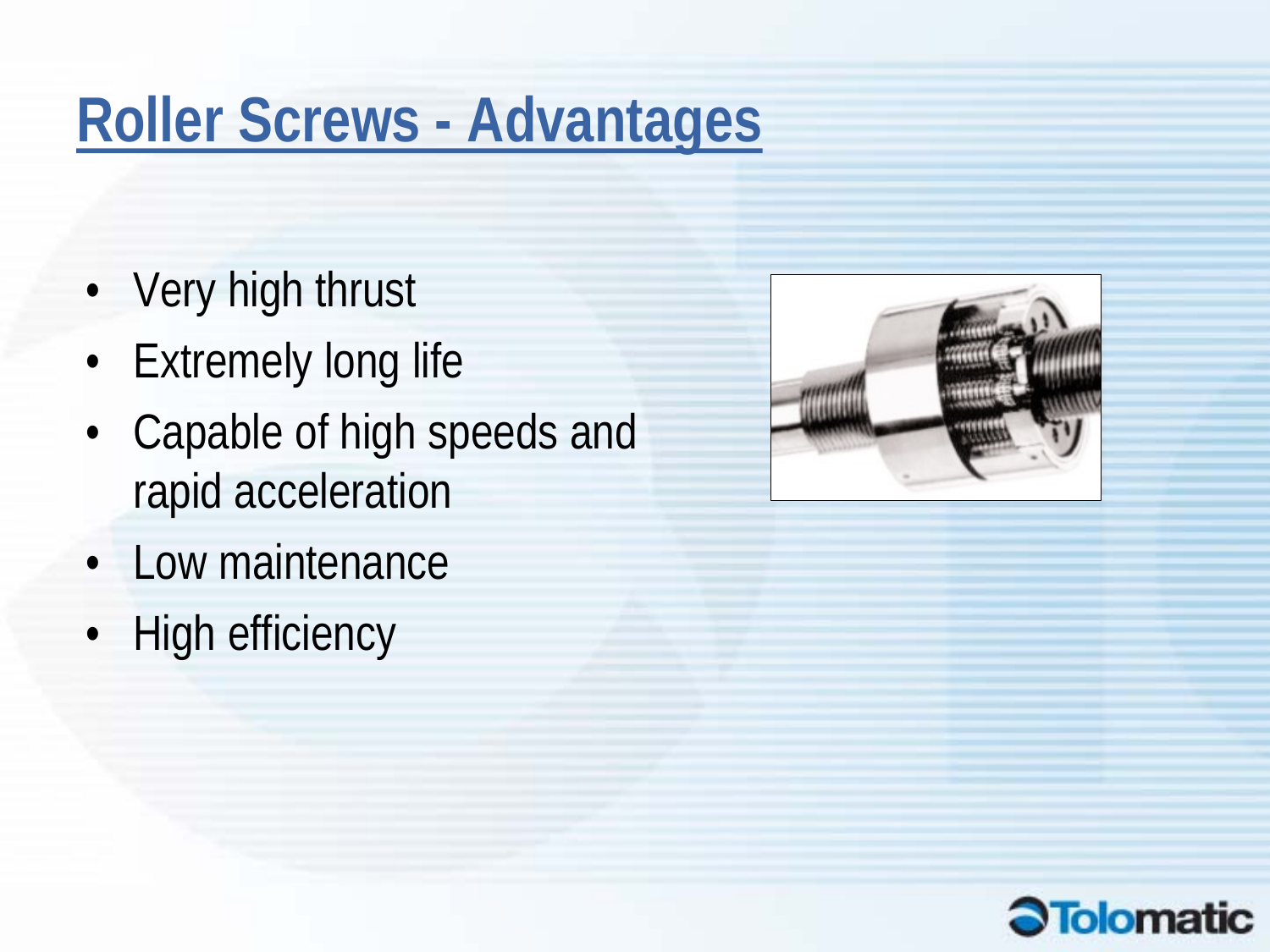## **Roller Screws - Limitations**

- High cost
- Can be back driven (depending on lead)
- Large nut diameter



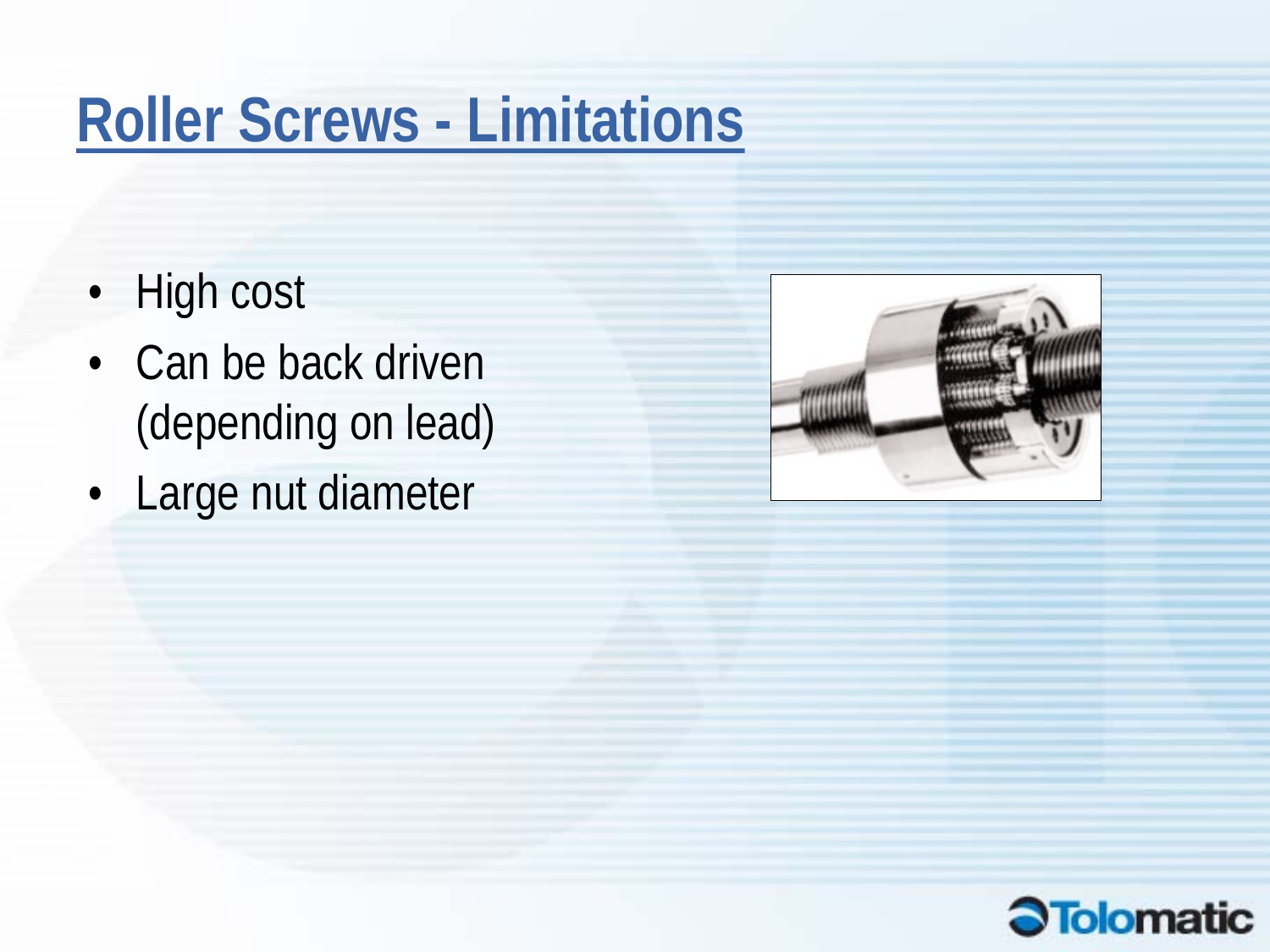## **Roller Screws - Applications**

- High force
- Long service life outweighs initial cost



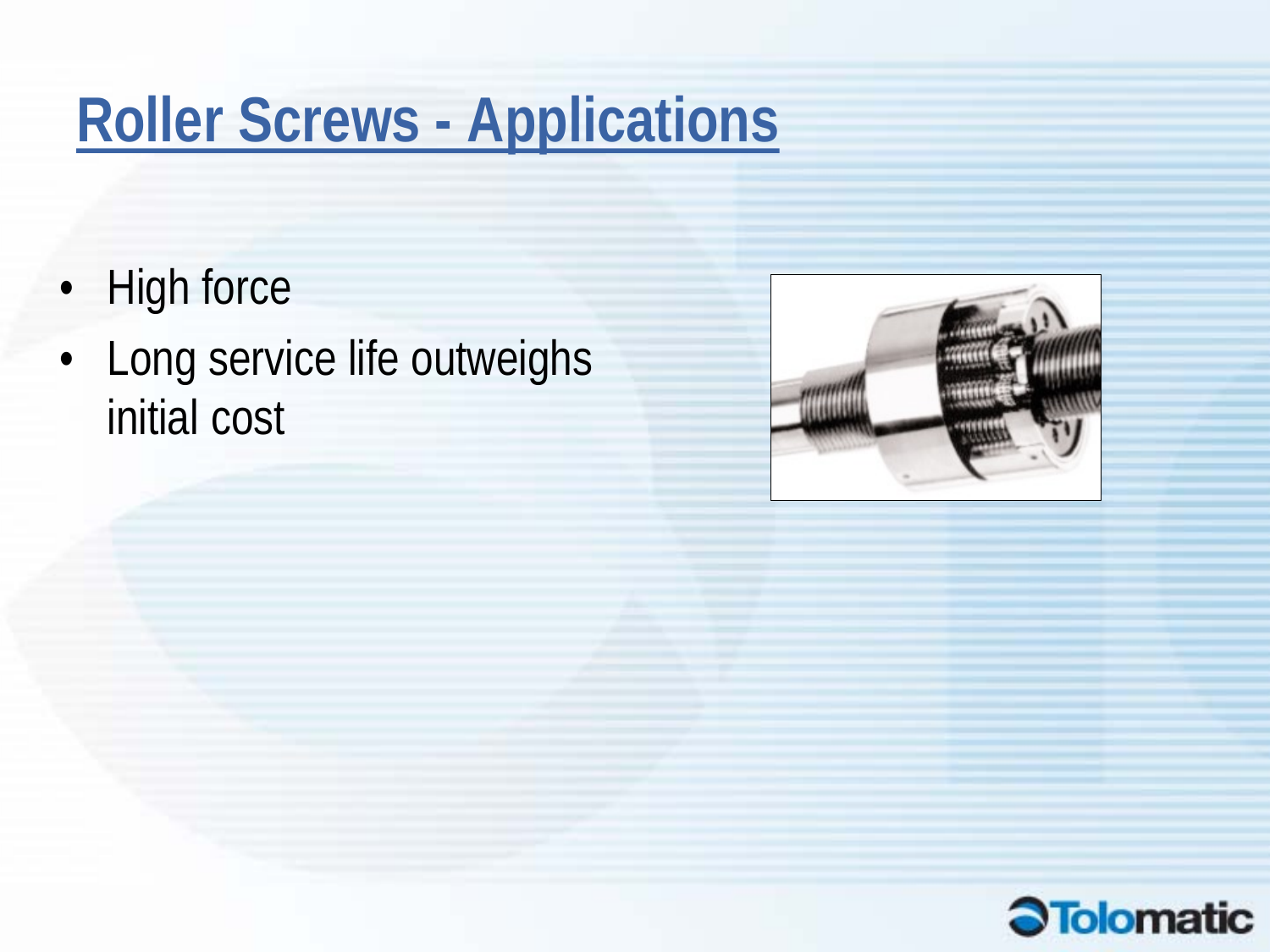## **Screw Selection Considerations**

- Thrust (peak and continuous)
- Speed
- Accuracy
- Repeatability
- Backlash
- Resolution





**Repeatability**